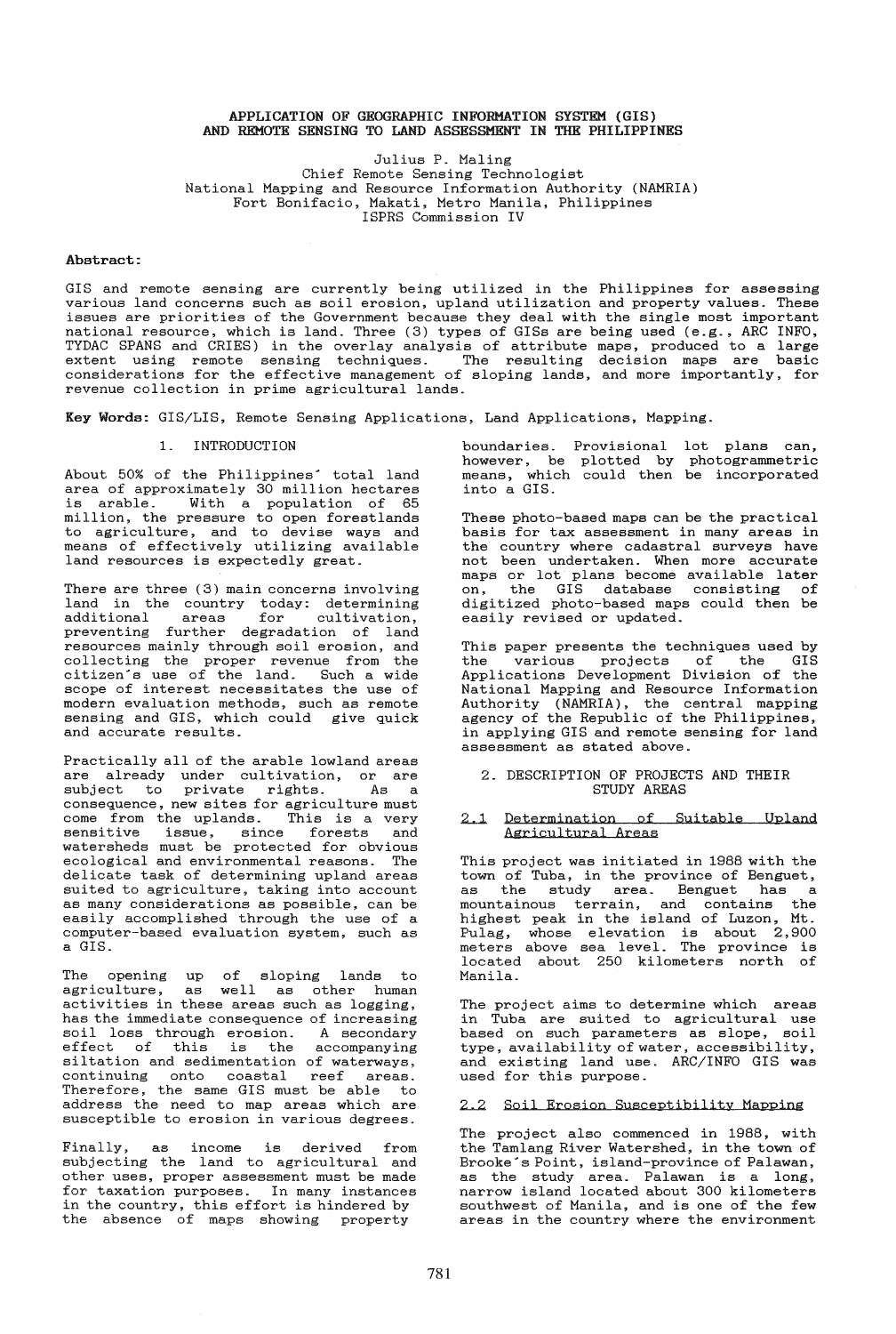is still relatively undisturbed. For this reason, great attention is devoted by the Government in conserving Palawan's natural resources.

The purpose of the project is to delineate different areas in the watershed having various degrees of susceptibility to soil erosion. The GIS which was utilized by the project for this is CRIES, which is based on the Universal Soil Loss Equation (USLE).

# 2.3 Assessment of Agricultural Resources Thru Photo-Tax Mapping

Initiated in 1989 to assist local governments increase their revenue from agricultural lands, this project is being implemented in three (3) towns: Pagudpud in Ilocos Norte province; and Bulan and Sorsogon, both in Sorsogon province. These towns were chosen based on a number of<br>criteria, foremost of which is the availability of new aerial photography.

Property boundaries are delineated using rectified and enlarged aerial photos as base, and changes in declared ownership, land use and other improvements are noted. These data become the bases for revising and/or updating the tax assessments on the and, or againing the san assessments on the declarations are then computerized using TYDAC SPANS GIS and Dbase 3+.

Figure 1 shows the location of the study areas for all the three (3) projects mentioned above.

### 3. METHODOLOGY

### 3.1 Collection of Existing Data

This is done in order to gather the layers<br>of data required for the GIS. Information of data required for the GIS. Information on topography, slope, soil type, land use, hydrology and climate/rainfall are commonly collected. Maps showing these are usually available from the appropriate government institution.

Once this step is completed, the data gaps can be determined. Consequently, measures can be determined. Consequently, measures<br>can be adopted to fill in these gaps, such as interpretation of available remote sensing data to extract the needed or missing information.

For example, land use information can be interpreted from both aer ial photos and satellite imageries. Distribution of soil types can be accurately mapped from aerial photos when supported by adequate field sampling.

# 3.2 Preparation of Map Drafts

Since a GIS requires both location and attribute, it is convenient and practical that all inputs should be in the form of<br>maps. Fortunately, 1:50,000 scale  $maps.$  Fortunately,  $1:50,000$ topographic maps produced by NAMRIA are available for all parts of the country, and can be used as cartographic base.

Drafts of the different maps are prepared initially, since these usually will have to be updated and/or validated in the field.

The medium used is tracing film, and blueprints are made for field mapping.

# 3.3 Field Investigation

Field visits are made for several reasons. One is to familiarize those involved with the project with the biophysical conditions of the area. Another is to collect data which may be required in the preparation of the various thematic maps. For example, it one various enomated maps. The champio, is which will serve as "ground truth" data in the preparation of soil maps.

For tax mapping purposes, extensive field For cax mapping purposes, executive field<br>work is undertaken to ascertain property boundaries. This requires visually inspecting and locating markers, also called monuments, and mapping these onto aerial photographs.

# 3.4 Preparation of Final Thematic Maps

The map drafts are revised or modified manually using field observations. Other required cartographic details are finalized such as legend, scale, coordinates, titles, etc. Colors are also added by hand.

The final maps are produced in single copy only, since the manual cartographic process is tedious and painstaking.

## 3.5 GIS Data Entry

Data entry is accomplished both by encoding and digitizing map information, depending on the GIS used. Map digitization is commonly practiced for both ARC/INFO and TYDAC SPANS. On the other hand, data encoding is sufficient for the public domain software CRIES.

It is worthwhile to note that the data generated by the three (3) systems are compatible in format.

### 3.6 Data Analysis

There are three (3) bases for data analysis corresponding to the three (3) application areas: Suitability Criteria, USLE, and the Real Property Tax Administration Code (RPTAC) of the Philippines.

The Suitability Criteria is user-set, and guides the classification of an area into suitability types of high, medium and low. suitability types of migh, medium and fow.<br>It takes into account slope, soil depth, soil texture, drainage, and soil fertility. Other considerations are existing land use, accessibility and hydrology.

The USLE is pre-set into the CRIES software. Its variables are rainfall and runoff, inherent soil erodibility, slope length, slope steepness, land cover and soil conservation practices.

The RPTAC provides rules for tax assessment of real property in the country. The tax<br>due is a specific percentage of the due is a specific percentage of assessed value, which is the product of the property's area in hectares, market value and assessment level. The assessment level is a certain percentage which is dependent on the nature of the land use.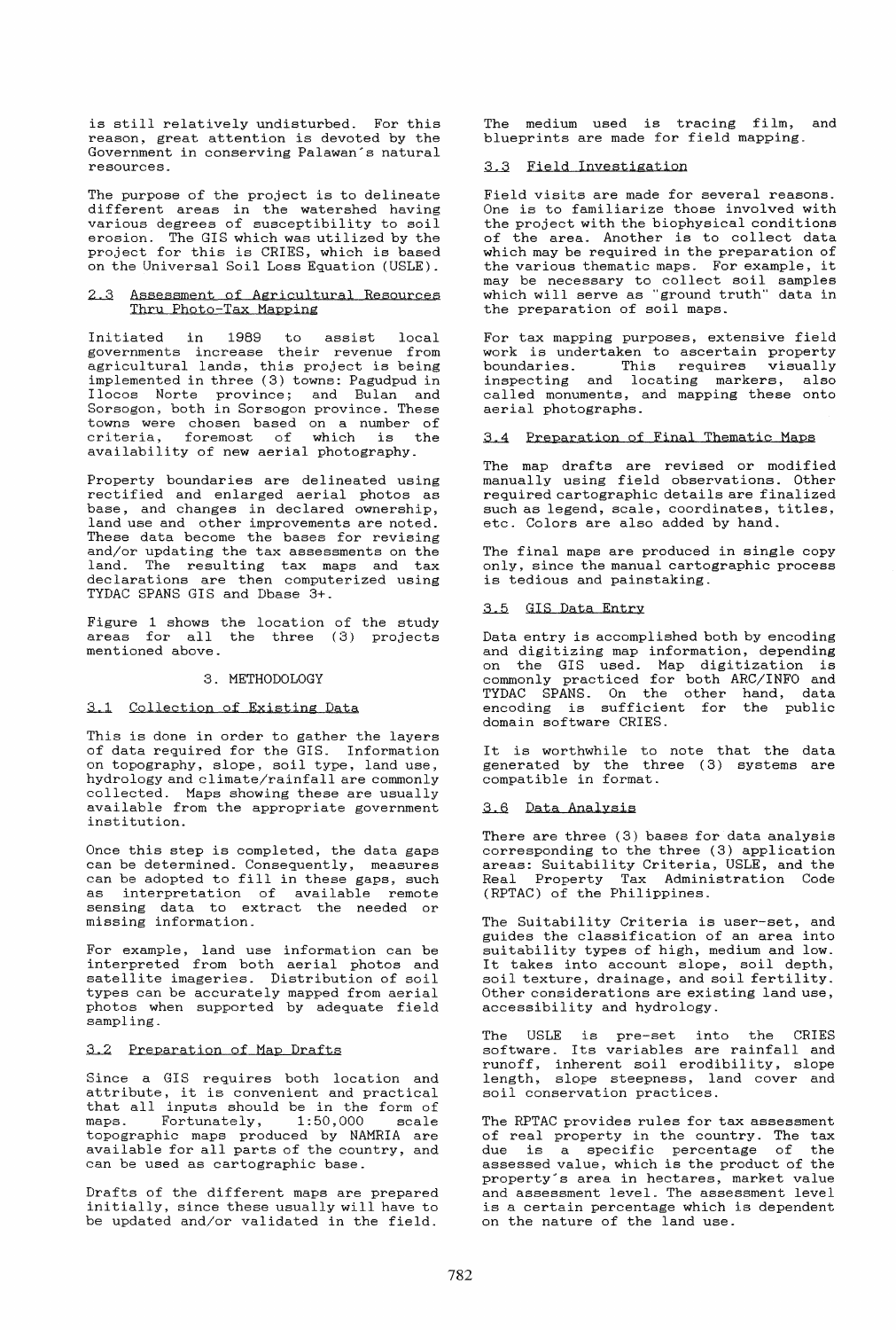

Figure 1. Map of the Philippines showing the three (3) pilot areas for the land assessment studies using GIS and remote sensing.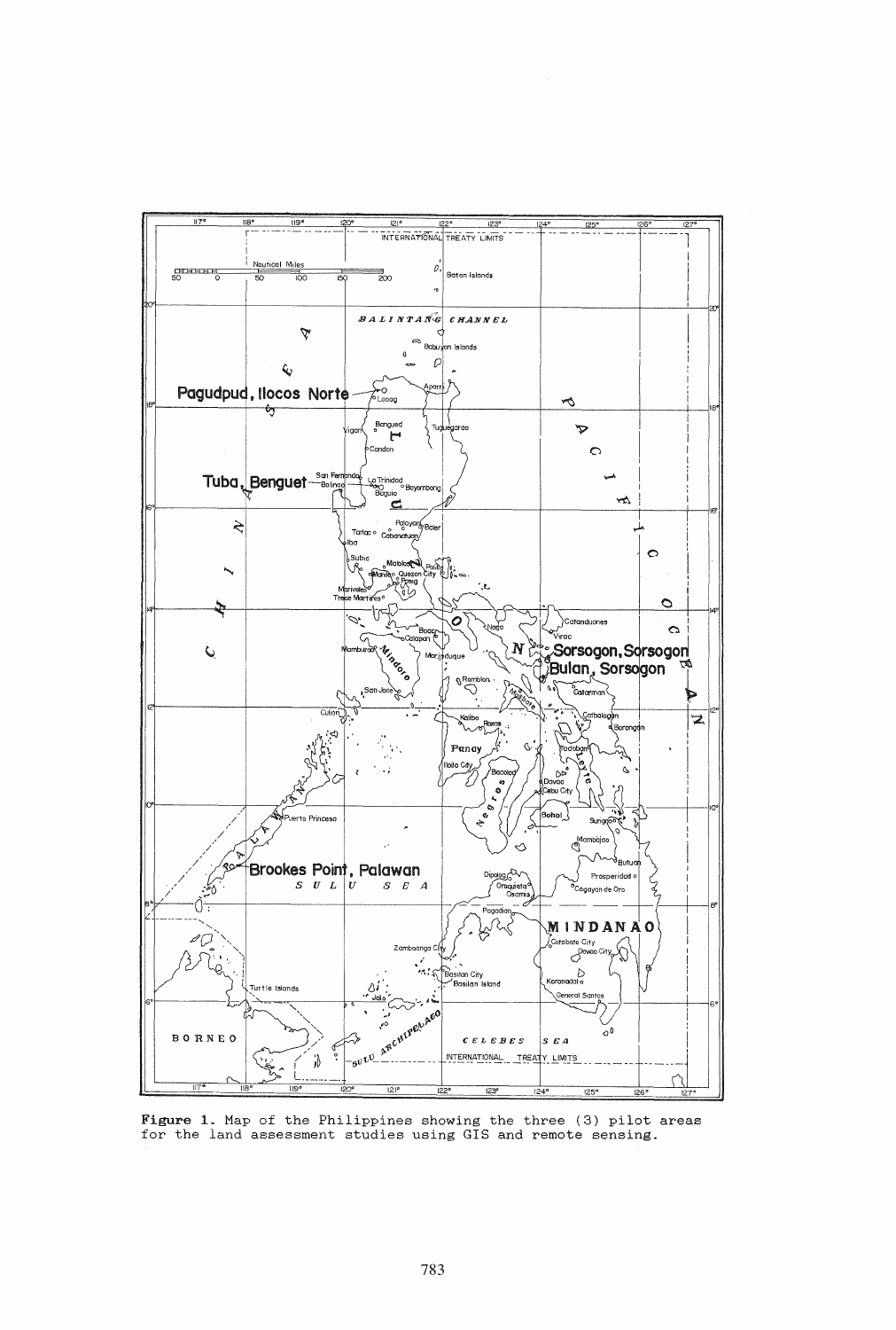### 3.7 Generation of Decision Maps

Once the GIS has analyzed the data based on<br>the criteria stated above, the stated above, the<br>ecision maps can be corresponding decision maps can be<br>separated using a plotter or printer. The generated using a plotter or printer. design of these outputs can be made<br>directly onto the computer, and the directly onto the computer, and the generated maps are already in their final form.

The procedure just discussed follows very closely the operations diagram of the GIS Application Development Division of NAMRIA which is shown in Figure 2.

### 4. DISCUSSION OF RESULTS

# 4.1 Suitability Map of Tuba, Benguet

Figure 3 shows the Suitability Map of the town of Tuba in Benguet province. Three (3) classes of suitability to agriculture are shown: high, moderate and low.

Areas identified as highly suitable generally have slopes less than 25%. These have a total area of 1,255 hectares or about 3.50% of the municipality. Areas identified as moderately suitable generally have slopes less than 40%. These cover about 2.349 hectares or approximately 6.71% of the town.

Together, these two (2) suitability classes are characterized by proximity to roads, and medium to low susceptibility to soil erosion/degradation. The rest of the town, comprising of about 31,428 hectares were classified as not suited to agriculture mainly due to their steep or very steep slopes.

Suitability maps of mountainous areas such as Tuba are very important in the management of sloping lands in the country since Philippine law, in general, prohibits the use for agriculture of areas having slopes greater than 18%. However, if there are strong justifications for reclassifying these areas, such as those presented by suitability maps, then they can be "released" officially to the recommended land use.

# 4.2 Soil Erosion Susceptibility Map of the Tamlang River Catchment in Brooke's Point, Palawan

Figure 4 shows the Soil Erosion Susceptibility Map of the Tamlang River Catchment in the town of Brooke's Point, in the island of Palawan. Three (3) classes of soil erosion susceptibility are shown: slight, medium and high.

The areas identified as highly susceptible to erosion are generally open and denuded steep forestlands, with naturally occurring Ecoup resolutions, with macarding coomfining sites are predicted at about 105 - 264 tons per acre per year. About 269 hectares or 2.3% of the catchment area fall under this category.

Areas classified as medially susceptible to erosion are also composed of steep forestlands, but are adequately covered with natural vegetation. The soil loss in this category is predicted to be between 56 - 96 tons per acre per year, encompassing about 444 hectares or 3.9% of the catchment area.

The rest of the basin is predicted to have slight erosion of about 1 - 49 tons per acre per year. This is true for 93.8% of the catchment or about 10,767 hectares.

Soil erosion is a major environmental concern in the Philippines, as this contributes heavily to the degradation of<br>the precious agricultural lands. Soil the precious agricultural lands. erosion susceptibility maps provide valuable information that can guide the establishment of soil conservation measures and other related activities.

### 4.3 Photo-based Tax Map of San Isidro. Bulan. Sorsogon

Figure 5 shows the photo-based Tax Map of a section of the village of San Isidro, in the town of Bulan, province of Sorsogon. The map presents information on property identification, boundaries and ownership.

Figure 6, on the other hand. shows the property index map (PIM) of the same site. This map forms part of the official records of the Municipal Assessor's Office of the town, and is used as the basis for tax assessment. Information on this map is based on the cadastral survey of the village undertaken two (2) years prior to this study.

Comparing the two (2) maps resulted to the following observations:

- there are major changes in property boundaries and corresponding lot areas;
- b. there are changes in ownership; and
- c. due to (a) and (b) above, revisions in their official land records and tax assessments are necessary.

Thus, for the purpose of real property tax valuation, boundary maps based on rectified aerial photographs are indeed very useful especially in the absence of updated land survey records. In rural areas in the country, a systematic and accurate means of maintaining land records is vital to the prevention of social unrest, since land is the single most valuable property of the peasantry.

### 5. CONCLUSION

The foregoing discussions have presented only the initial studies conducted by the GIS Applications Development Division of NAMRIA in utilizing GIS and remote sensing to address current national concerns in land assessment. Other projects dealing with relevant issues in the environment and natural resources, such as flood risk assessment and the establishment of 3 dimensional resource information databases are earmarked for implementation in 1993.

For the current year 1992, NAMRIA continued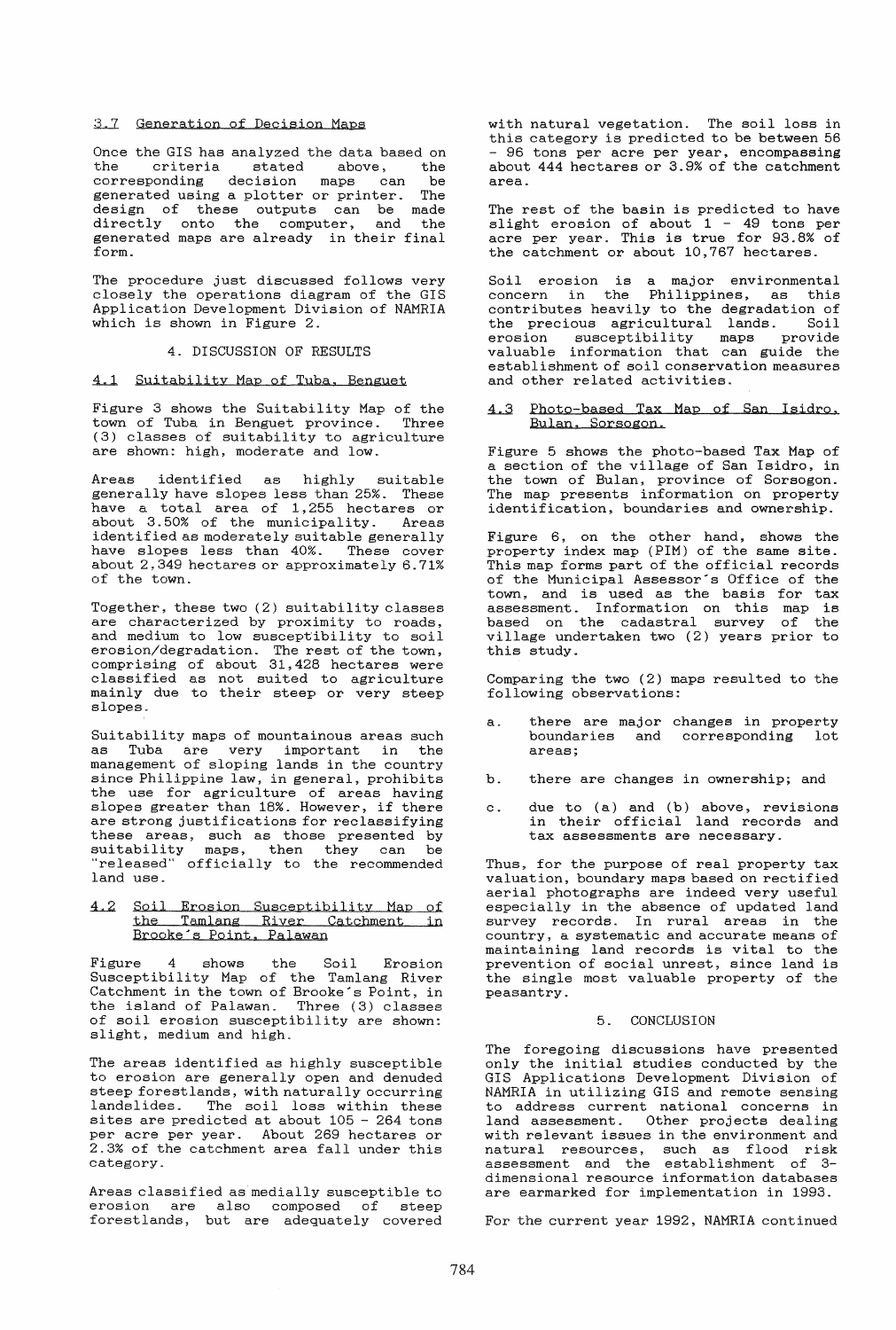

Figure 2. Diagram showing the standard operating procedures of the GIS Applications Development Division of NAMRIA. The methodology used in the land assessment studies follows this diagram.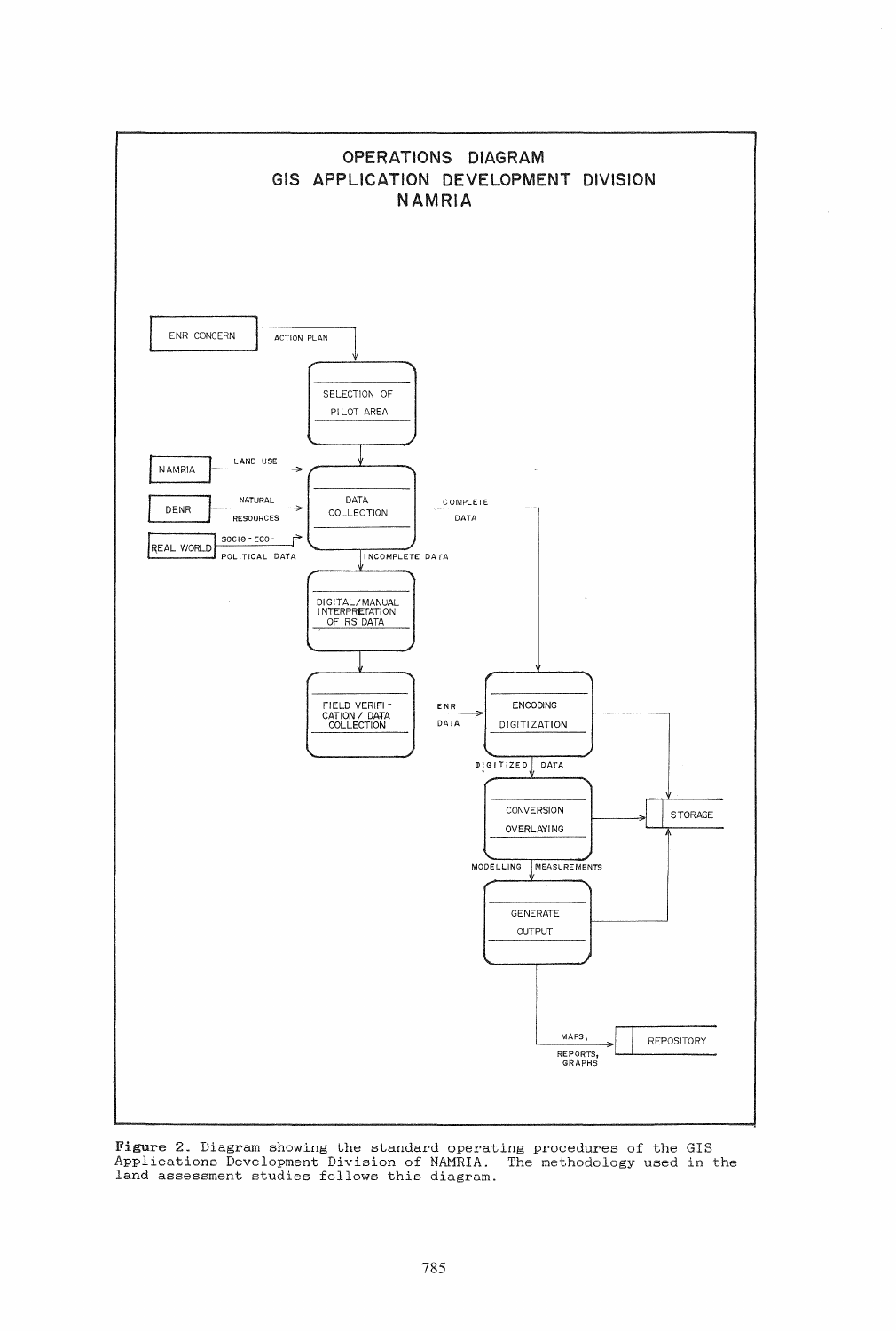to implement the three (3) studies just discussed in different areas in order to finetune the computer models used, and validate the initial results. It is important to note that NAMRIA has consciously exerted efforts to involve the local government officials and other relevant local organizations in the conduct of the studies to ensure that benefits accrue to the residents of the study areas. NAMRIA has also initiated steps to transfer some of the technology to the local governments.

The Philippines shall continue to utilize modern technology such as GIS and remote sensing in the protection of the environment and the sustainable development of its. natural resources. These tools have time and again proven their usefullness in these fields, and the country have indeed made great strides considering its very<br>limited technical and financial and financial capabilities.

+ References:

Divett, N. G. and Perett, P. A., Introduction to GIS and its Application. Department of Geographic Information. Woolloongabba, Queensland, Australia.

Driscoll, R. S., Basa, V. F. and Caisip, M. C., 1987. Forestland Evaluation for Integrated Land Use Planning, A Procedural Manual for the Philippines. Ministry of Natural Resources, Philippines.

Republic of the Philippines, 1974. Presidential Decree No. 464 Enacting a Real Property Tax Code. Official Gazette, Manila, Philippines, Vol. 70, No. 26.

Schultink, G. et. al., 1987. User's Guide to the Comprehensive Resource Inventory and Evaluation System - Geographic Information System. Michigan State University/US Agency for International Development.

Zachar, D., 1982. Soil Erosion. Forest Research Institute. Elsevier Scientific Publishing Company, Amsterdam-Oxford, New York.